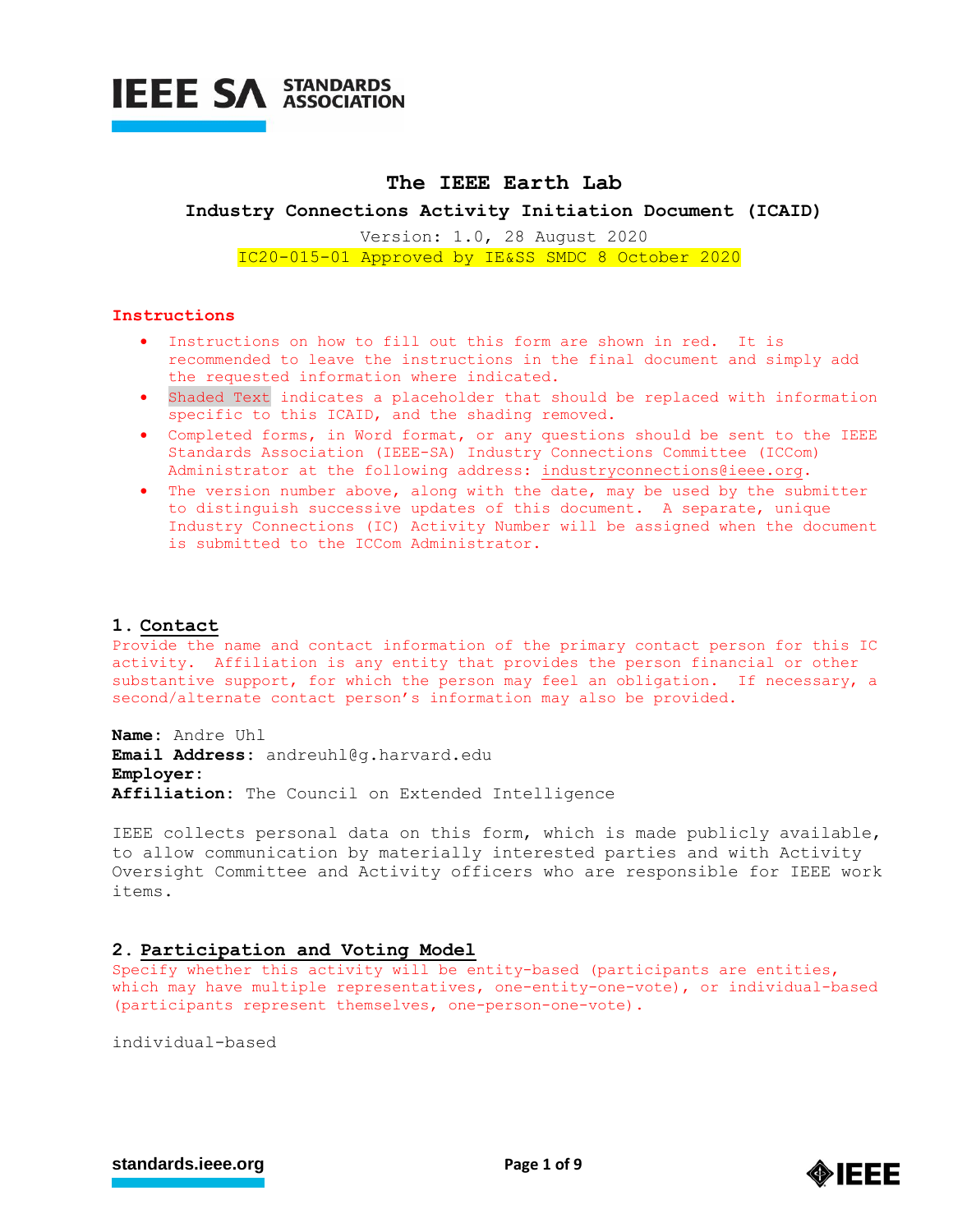

# **3. Purpose**

## **3.1 Motivation and Goal**

Briefly explain the context and motivation for starting this IC activity, and the overall purpose or goal to be accomplished.

The tech-industry is at a pivotal moment: although advancements in Artificial Intelligence Systems (AIS) are rapidly expanding our knowledge and capacities, the successes of the Fourth Industrial Revolution are overshadowed by accelerating climate change.

In recent years, governments and corporations around the world have recognized the need for concerted climate action under the United Nations Framework Convention on Climate Change, resulting in landmark ratifications such as the Kyoto Protocol, the Paris Agreement, and the UN 2030 Agenda. Many of these climate goals depend, however, on a rapid adoption of evolving technological solutions and infrastructures, thus emphasizing an increased demand for open-innovation ecosystems that integrate concurrent sustainability research and technology development in an agile public-private-people partnership. With over 420,000 members in more than 160 countries worldwide, and the substantial work advanced by its technical societies and work streams, the IEEE has the opportunity to be a catalyst in bridging these frontiers.

IEEE-SA's Konstantinos Karachalios, Nick Stern and John C. Havens emphasize that AIS in particular can aid the implementation of sustainable development goals, as long as a renewed systemic approach to AIS governance is developed in support of socially, environmentally and economically inclusive growth:

*"Artificial Intelligence systems can provide key enabling solutions to address the systems level changes required for humanity to stem the tide of global warming and restore a symbiotic flourishing between earth and its inhabitants."<sup>1</sup>*

The goal of the IEEE Earth Lab is to develop a *Green Guide to AIS* that will serve as a pragmatic roadmap for engineers, corporate organizations and policy makers to **leverage AIS innovation for an effective transition to a**  green economy. We will achieve this goal by developing and supporting a global network of Living Labs<sup>2</sup> that deploy ecologically aligned AIS for efficient, livable cities, low‐carbon, equitable and resilient infrastructures, and thriving ecosystems for and with communities most impacted by the effects of global warming.

Work streams will focus on the IEEE's fields of interest, in particular, computing, electrical and electronic systems, information and communications technologies (ICT), smart urban environments, transportation, power

 $\overline{a}$ 



<sup>&</sup>lt;sup>1</sup> Karachalios, Havens and Stern, "Measuring What Matters in the Era of Global Warming and the Age of Algorithmic Promises," 2019

 $^2$  The term 'Living Lab' emerged at the Massachusetts Institute of Technology in the 2010s to describe a user-centric research methodology focused on sensing, prototyping, validating and refining complex solutions in multiple and evolving real-life contexts.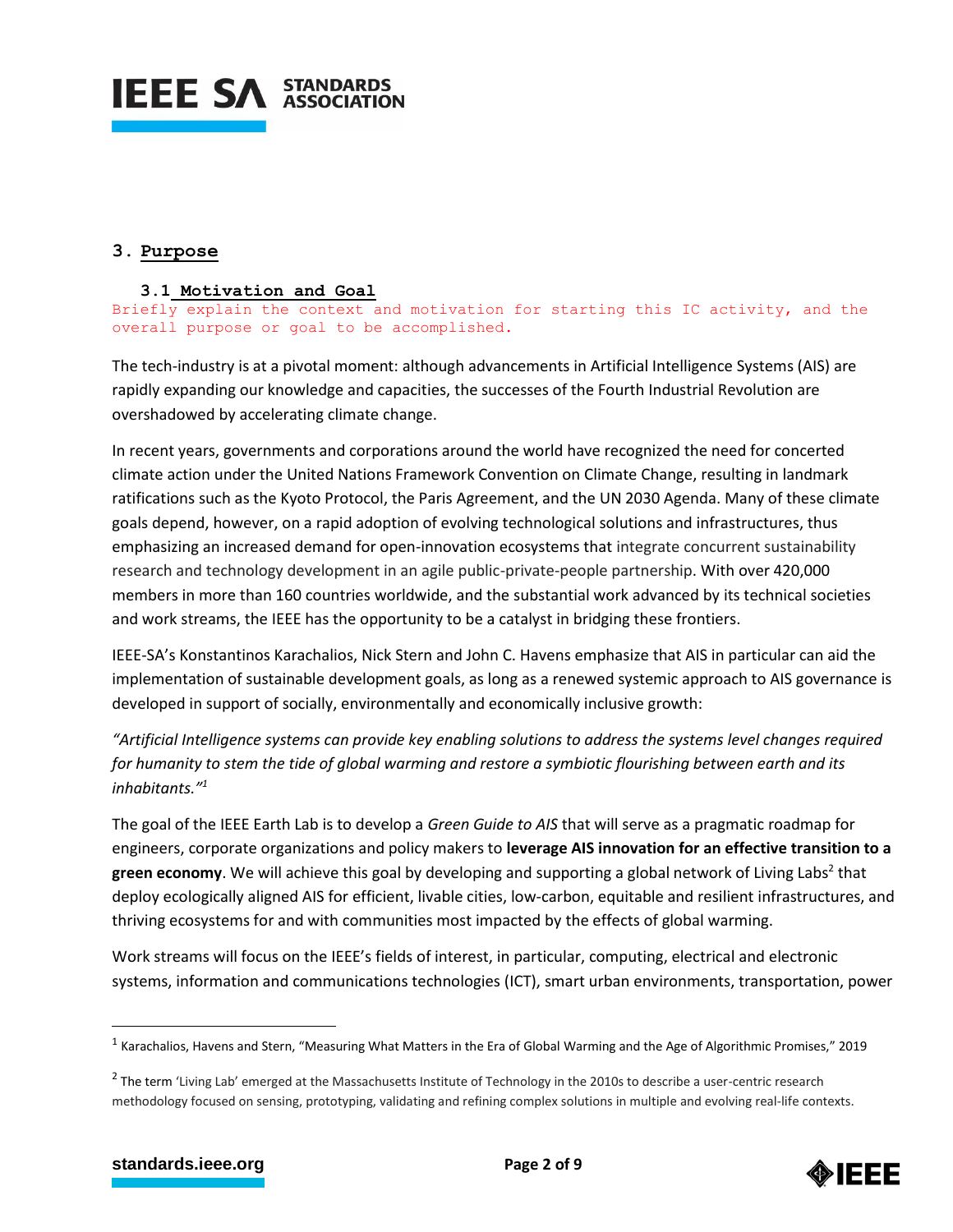

and energy, and are designed to enhance the IEEE's public presence for new cross-sector collaborations through workshops and publications.

## **3.2 Related Work**

```
Provide a brief comparison of this activity to existing, related efforts or 
standards of which you are aware (industry associations, consortia, standardization 
activities, etc.).
```
Several organizations and initiatives are exploring AIS applications to support the delivery of climate goals, including the reduction of greenhouse gas emissions and waste as well as the restoration and conservation of ecosystems. A selected few are listed below:

[2030Vision](https://www.2030vision.com/)

[AI For Climate, Element AI](https://www.elementai.com/ai-for-climate)

[AI For Earth Project, Microsoft](https://www.microsoft.com/en-us/ai/ai-for-earth)

[AI For Good](https://aiforgood.itu.int/)

[AI, People and Planet Initiative](https://www.aipeopleplanet.earth/about-us)

[Climate Change AI Initiative](https://www.climatechange.ai/about)

[Council on Extended Intelligence](http://globalcxi.org/)

[Fourth Industrial Revolution for the Earth Project, World Economic Forum](https://www.weforum.org/projects/fourth-industrial-revolution-and-environment-the-stanford-dialogues)

[Future Earth](https://futureearth.org/)

[Global Enabling Sustainability Initiative](https://gesi.org/) (GeSI)

Existing work streams within the IEEE, including:

- IC program: AI Systems Governance for Cities
- IC16-002 The Global Initiative on Ethics of Autonomous and Intelligent System*s (Relevant works – "[Measuring What Matters in the Era of Global Warming and The Age of Algorithmic Promises](https://standards.ieee.org/content/dam/ieee-standards/standards/web/documents/other/ec-measuring-what-matters.pdf)" – "[A/IS for Sustainable Development](https://standards.ieee.org/content/dam/ieee-standards/standards/web/documents/other/ead1e_ais_sustainable_dev.pdf?utm_medium=undefined&utm_source=undefined&utm_campaign=undefined&utm_content=undefined&utm_term=undefined)"*

**The objective of the IEEE Earth Lab is to collaborate with these and more initiatives to catalyze and complement, not duplicate, their efforts.** 

## **3.3 Previously Published Material**

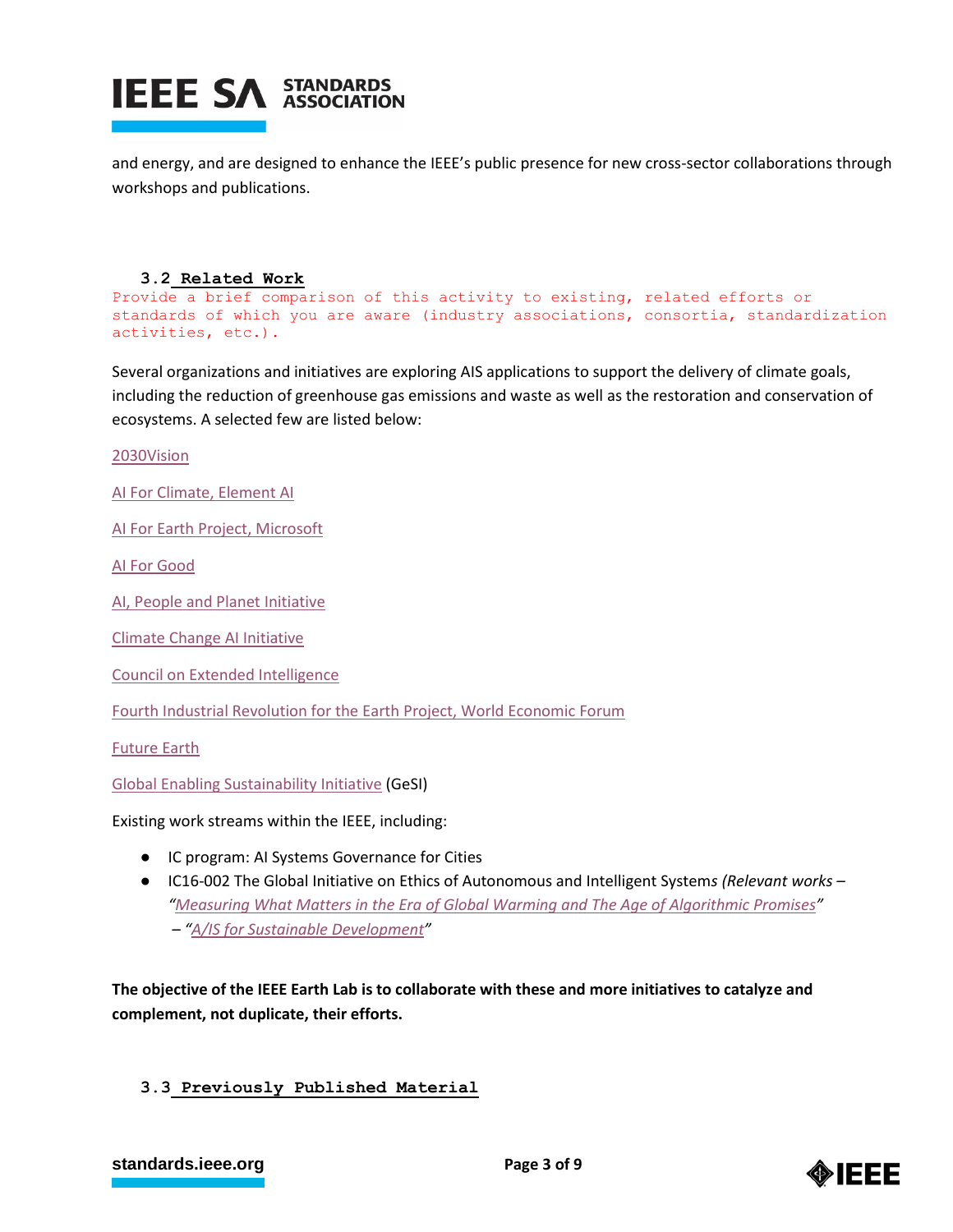Provide a list of any known previously published material intended for inclusion in the proposed deliverables of this activity.

No previously published material has been selected for inclusion in any of the deliverables at this time. Previously published material will be referenced as a first choice. Appropriate permissions will be sought for any previously published material that is included in the deliverables.

# **3.4 Potential Markets Served**

Indicate the main beneficiaries of this work, and what the potential impact might be.

- **multilateral organizations, governments, cities, and policy makers,** who explore the adaptation and finance of green economy principles
- **corporations, entrepreneurs and consulting agencies**, who shape the research, design, manufacture, and messaging around AIS and new economic practices
- **faculty, researchers and students**, who explore, integrate and advance technically sound designs aligned with the IC activity's core themes in curricula and research activities
- **non-profits, environmental movements and conservationists,** who explore innovative technological solutions to accelerate global climate action
- **aspiring innovators and entrepreneurs,** who are looking for opportunities to serve communities and ecosystems impacted by the effects of global warming
- **citizen-scientists and Indigenous peoples,** who are protecting and mediating trust and value of community-based ecosystem guardianship

# **3.5 How will the activity benefit the IEEE?**

The IEEE Earth Lab is a response to recent calls to climate action that have united diverse stakeholders across the globe - from heads of states to youth activists, from industrial nations to the developing world. With over 420,000 members in more than 160 countries worldwide, the IEEE has the opportunity to serve as a global leader in AIS-augmented climate innovation, putting its expertise, resources and global reach to service for the well-being of our shared planet and the next generations that will inhabit it.

IEEE benefits are expected to include:

a) Helping to satisfy the 24 November 2019 IEEE Board of Directors resolution calling on IEEE Operating Units to create frameworks to foster global cooperation within and across disciplines to develop and promote technically feasible and economically viable solutions to sustainability in IEEE's fields of interest:

● *"a) develop professional and educational programs supporting capacity building for the development of engineering and technical professionals in parts of the world lacking strong technical communities; and*

# **[standards.ieee.org](http://standards.ieee.org/) EXECUTE: Page 4 of 9**

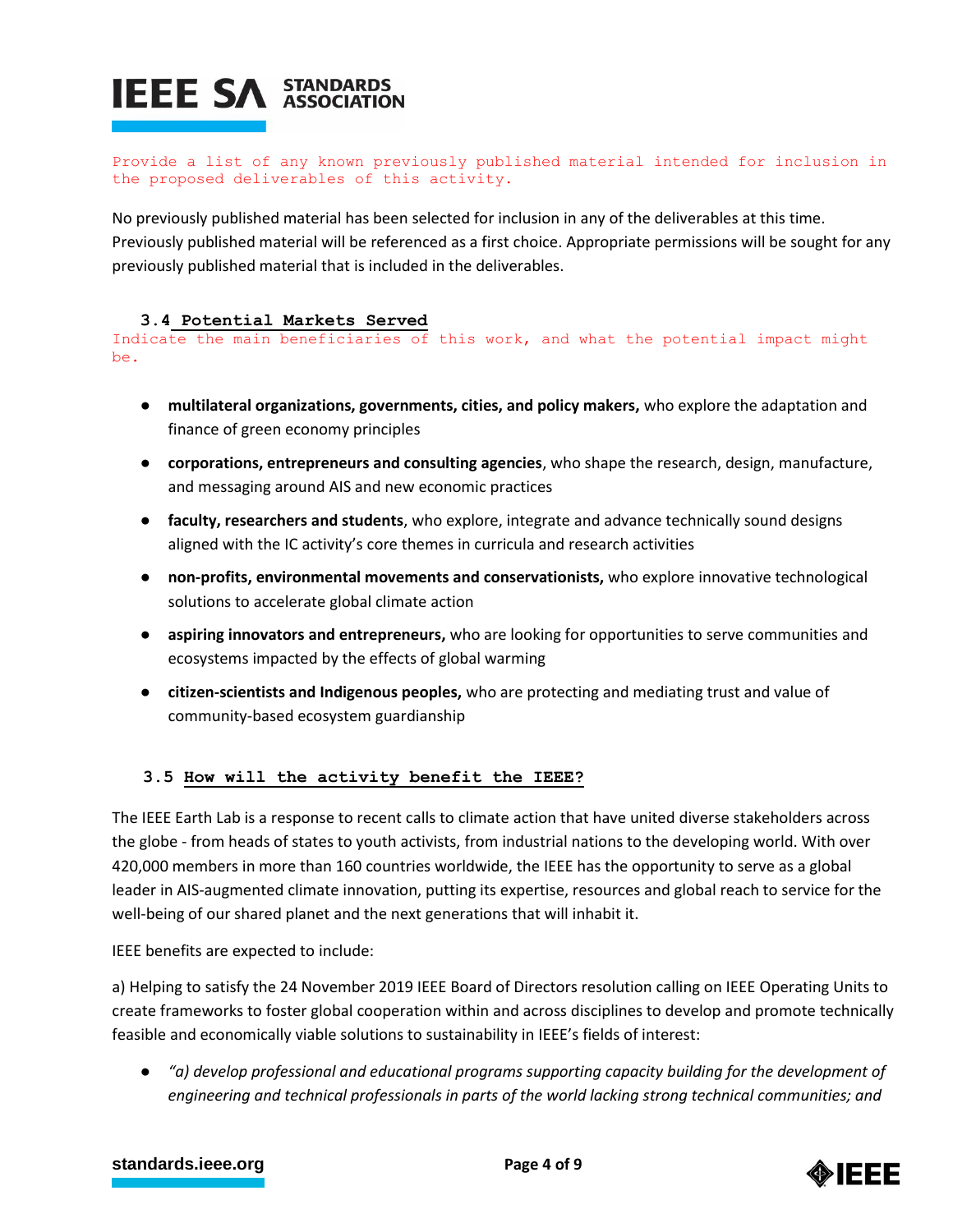● *b) promote technically feasible, economically viable solutions and sustainable development practices in IEEE's fields of interest, in particular in the domains of sustainable Information and Communications Technologies (ICT), smart urban environments, transportation, buildings, and all aspects of power and energy (from generation to efficiencies in consumption), in partnership with global organizations working to advance sustainable development."*

b) providing opportunities for existing technical societies and work streams, such as the IEEE Sustainable ICT, IEEE Smart Cities, and the Global Initiative on Ethics of Autonomous and Intelligent Systems to operationalize their findings in action research projects.

c) providing incentives for new tools development, certification and standards projects

# **4. Estimated Timeframe**

Indicate approximately how long you expect this activity to operate to achieve its proposed results (e.g., time to completion of all deliverables).

**Expected Completion Date:** 09/2022

IC activities are chartered for two years at a time. Activities are eligible for extension upon request and review by ICCom and the IEEE-SA Standards Board. Should an extension be required, please notify the ICCom Administrator prior to the twoyear mark.

## **5. Proposed Deliverables**

Outline the anticipated deliverables and output from this IC activity, such as documents (e.g., white papers, reports), proposals for standards, conferences and workshops, databases, computer code, etc., and indicate the expected timeframe for each.

Deliverables for the first term of this IC Activity include:

## **1) Workshops**

We will host a series of (virtual) workshops with leading innovators in industry, multilateral organizations, academic institutions and IEEE technical societies to crowdsource principles and best practices of ecologically aligned design with AIS, including, but not limited to, the following themes:

- 1. **ADAPTIVE**: AIS-based protocols and processes for climate impact projection deploy AIS to improve decision making processes related to climate change adaptation
- 2. **NET-ZERO**: AIS-based protocols and processes for secure, renewable and equitable energy systems and infrastructures – deploy AIS to minimize the carbon footprint of buildings, machines and devices
- 3. **CIRCULAR**: AIS-based protocols and processes for material production deploy AIS to maximize recycling and upcycling practices for waste and pollution eradication

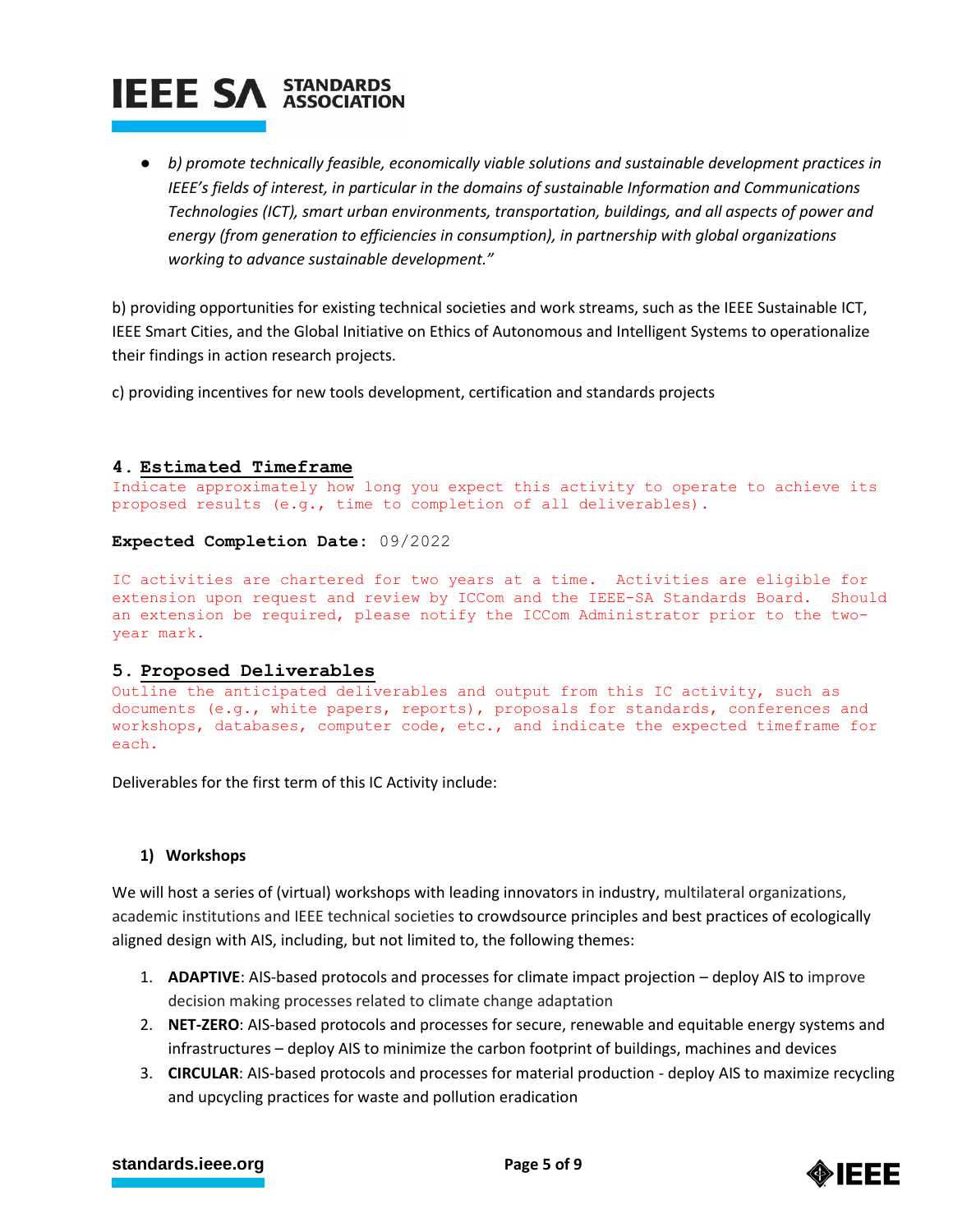4. **RESTORATIVE**: AIS-based protocols and processes for natural resource management – deploy AIS to enhance strategies for ecosystem conservation and restoration

The output of these and other sessions will inform the IC Activity's *Green Guide to AIS*.

Work streams include:

- recruit participants and design workshop format and agenda [Oct 2020 Mar 2021]
- host the workshops [monthly, Apr 2021 ongoing]
- develop work plans for further action [2-4 weeks after each workshop]

# **2) Publication**

We will publish a report documenting and reviewing the workshop outputs in a *Green Guide to AIS*. The goal is to provide a compelling and pragmatic guide for engineers, corporate leaders and policy makers to harness AIS for an effective transition to a green economy.

Work streams include:

- form editorial team (and project-specific working groups, if needed) [Oct 2020 Dec 2020]
- working sessions the editorial team will convene for focused work sessions once a month, project-specific working groups will be scheduled on a case by case basis [Jan 2021 – ongoing]
- publication of first edition for public review [Dec 2021]
- publication of first edition with Creative Commons release [Mar 2022]

These work streams may evolve into a PARS depending on participants' interests and contributions.

# **3) Living Labs**

We will host a series of workshops with regional governments, companies, nonprofits and academic institutions to promote the IC Activity's *Green Guide to AIS* and co-create participatory action research projects that implement its principles for and with communities most impacted by the effects of global warming. The goal is to grow a global network of Living Labs committed to operationalizing the IC Activity's *Green Guide to AIS*.

Work streams include:

- recruit participants and design workshop format and agenda [Oct 2021 Mar 2022]
- host the workshops [monthly, Apr 2022 ongoing]
- develop work plans for further action [2-4 weeks after each workshop]

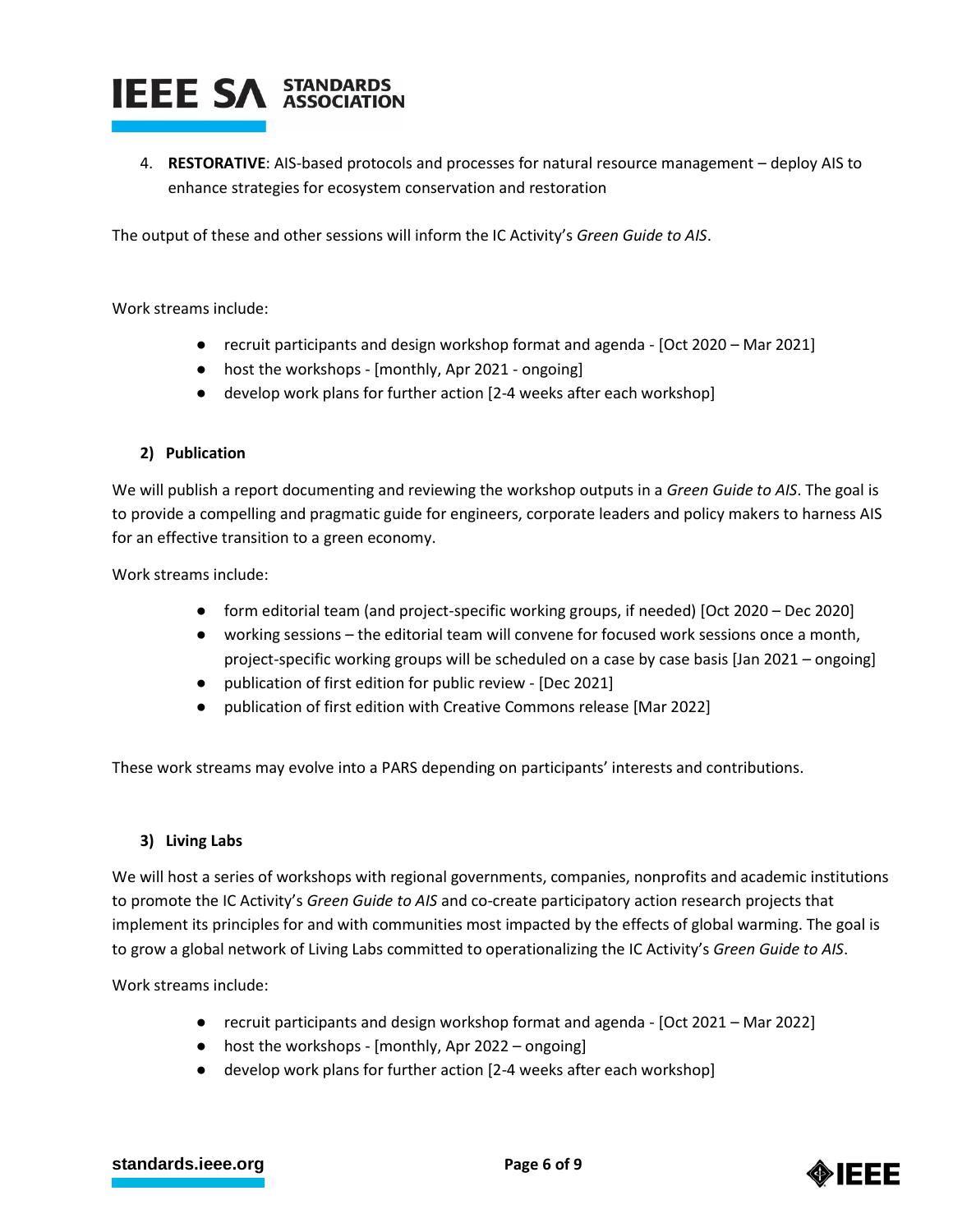The IC Activity launches with participants pursuing pilot projects in Bali (Southeast Asia), Mali (Africa) and Hawaii (Pacific Region). Incoming participants will be encouraged to propose and establish further Living Labs in other regions, in accordance with the IC Activity's mission of inclusive and collaborative open innovation.

# **5.1 Open Source Software Development**

Indicate whether this IC Activity will develop or incorporate open source software *in the deliverables. All contributions of open source software for use in Industry Connections activities shall be accompanied by an approved IEEE Contributor License Agreement (CLA) appropriate for the open source license under which the Work Product will be made available. CLAs, once accepted, are irrevocable.*

Will the activity develop or incorporate open source software (either normatively or informatively) in the deliverables?: None identified at this time.

## **6. Funding Requirements**

Outline any contracted services or other expenses that are currently anticipated, beyond the basic support services provided to all IC activities. Indicate how those funds are expected to be obtained (e.g., through participant fees, sponsorships, government or other grants, etc.). Activities needing substantial funding may require additional reviews and approvals beyond ICCom.

This IC Activity will be self-funded, with IEEE SA staff support. It will also seek outside contributions from other partners in the Initiative when additional funds are needed for identified work products.

## **7. Management and Procedures**

#### **7.1 Activity Oversight Committee**

Indicate whether an IEEE committee of some form (e.g., a Standards committee) has agreed to oversee this activity and its procedures.

**Has an IEEE committee agreed to oversee this activity?:** No

If yes, indicate the IEEE committee's name and its chair's contact information.

**IEEE Committee Name:** - **Chair's Name:** - **Chair's Email Address:** -

IEEE collects personal data on this form, which is made publicly available, to allow communication by materially interested parties and with Activity Oversight Committee and Activity officers who are responsible for IEEE work items.

## **7.2 Activity Management**



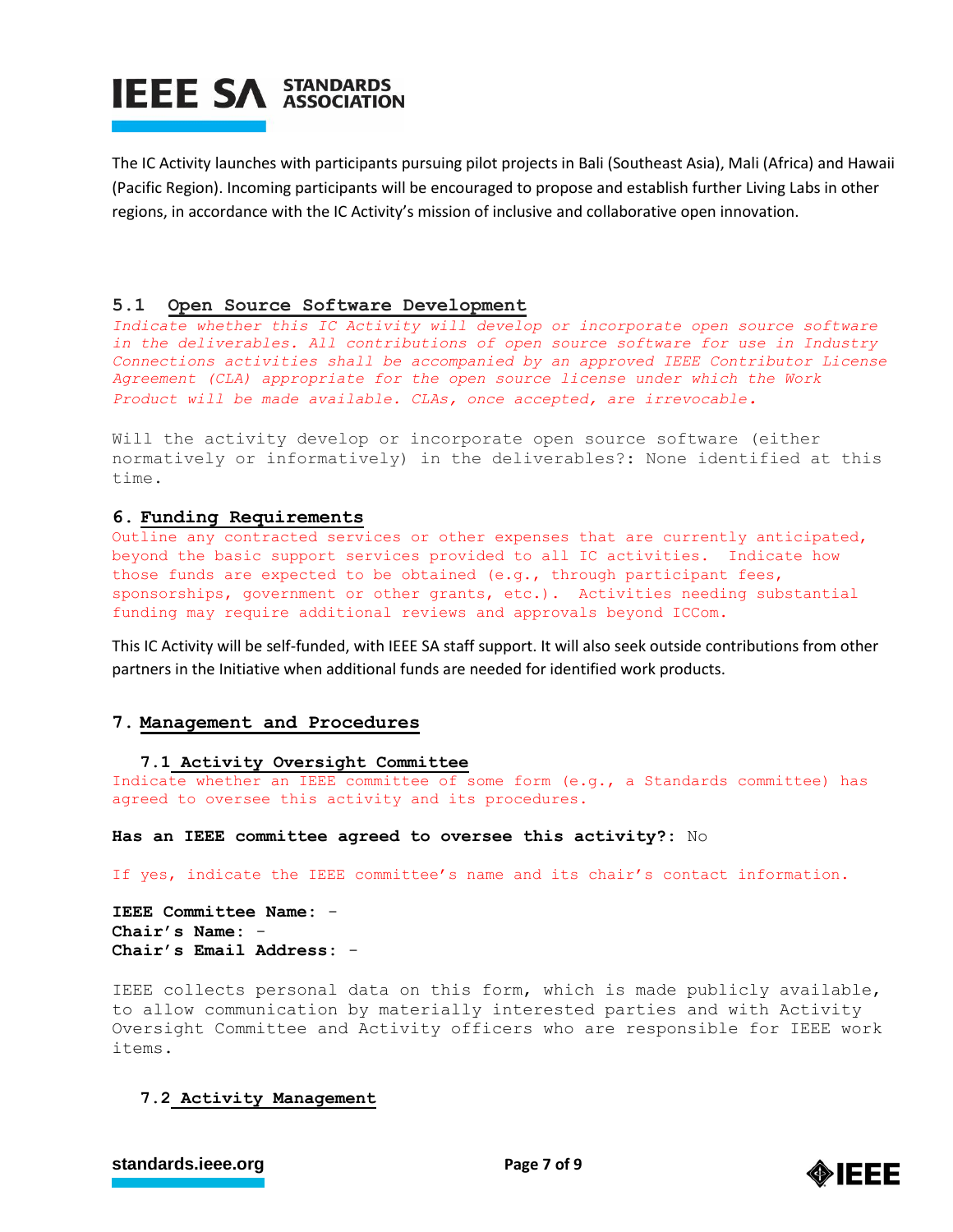

If no Activity Oversight Committee has been identified in 7.1 above, indicate how this activity will manage itself on a day-to-day basis (e.g., executive committee, officers, etc).

The Activity will be managed by an Executive Committee, per the Baseline IC Activity Policies and Procedures.

#### **7.3 Procedures**

Indicate what documented procedures will be used to guide the operations of this activity; either (a) modified baseline *Industry Connections Activity Policies and Procedures,* (b) Standards Committee policies and procedures accepted by the IEEE-SA Standards Board, or (c) Working Group policies and procedures accepted by the Working Group's Standards Committee. If option (a) is chosen, then ICCom review and approval of the P&P is required. If option (b) or (c) is chosen, then ICCom approval of the use of the P&P is required.

Baseline Industry Connections Activity Policies and Procedures

# **8. Participants**

#### **8.1 Stakeholder Communities**

Indicate the stakeholder communities (the types of companies or other entities, or the different groups of individuals) that are expected to be interested in this IC activity, and will be invited to participate.

- Governments, Cities, Policy Makers
- Engineers, Data Scientists and System Architects
- Social Entrepreneurs and Innovators
- Designers, Ethicists, Ecologists and Conservationists
- Environmental Groups and NGOs
- Academia and K-12 Education
- Citizens, Activists, and Indigenous Communities
- Relevant IEEE Societies and Initiatives

## **8.2 Expected Number of Participants**

Indicate the approximate number of entities (if entity-based) or individuals (if individual-based) expected to be actively involved in this activity.

The IEEE Earth Lab is envisioned to engage thousand+ collaborators, including participants from industry, multilateral organizations, national and local governments, nonprofits and academic institutions, as well as public audiences. The IC Activity will be launched with a core team of 10-20 active members, who will be mobilizing their respective networks for the realization of the stated goals and deliverables.

#### **8.3 Initial Participants**

Provide a number of the entities or individuals that will be participating from the outset. It is recommended there be at least three initial participants for an

# **[standards.ieee.org](http://standards.ieee.org/) EXECUTE: Page 8 of 9**